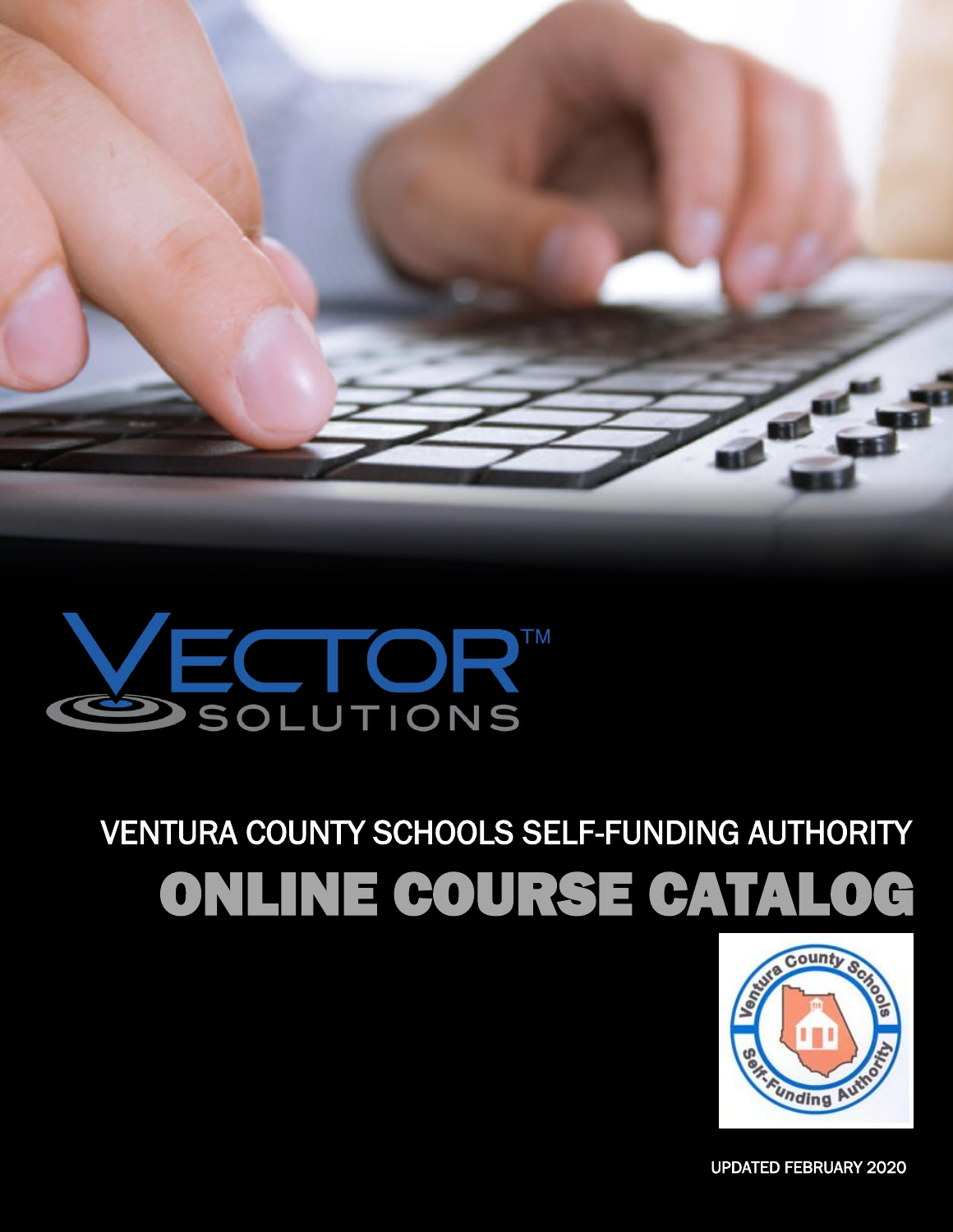

**TargetSolutions delivers employee training** that helps public entities mitigate risk, reduce claims and save money.



### **ONLINE COURSE CATALOG: TABLE OF CONTENTS**

| EMPLOYMENT PRACTICES FOR SUPERVISORS 5 |
|----------------------------------------|
|                                        |
|                                        |
|                                        |
|                                        |
|                                        |
|                                        |
|                                        |
|                                        |
|                                        |
|                                        |
|                                        |
|                                        |

| FROM AEC PROJECT MANAGER TO PRINCIPAL10 |  |
|-----------------------------------------|--|
|                                         |  |
|                                         |  |
|                                         |  |
|                                         |  |
|                                         |  |
|                                         |  |
|                                         |  |
|                                         |  |
|                                         |  |
|                                         |  |
|                                         |  |
|                                         |  |
|                                         |  |
|                                         |  |
|                                         |  |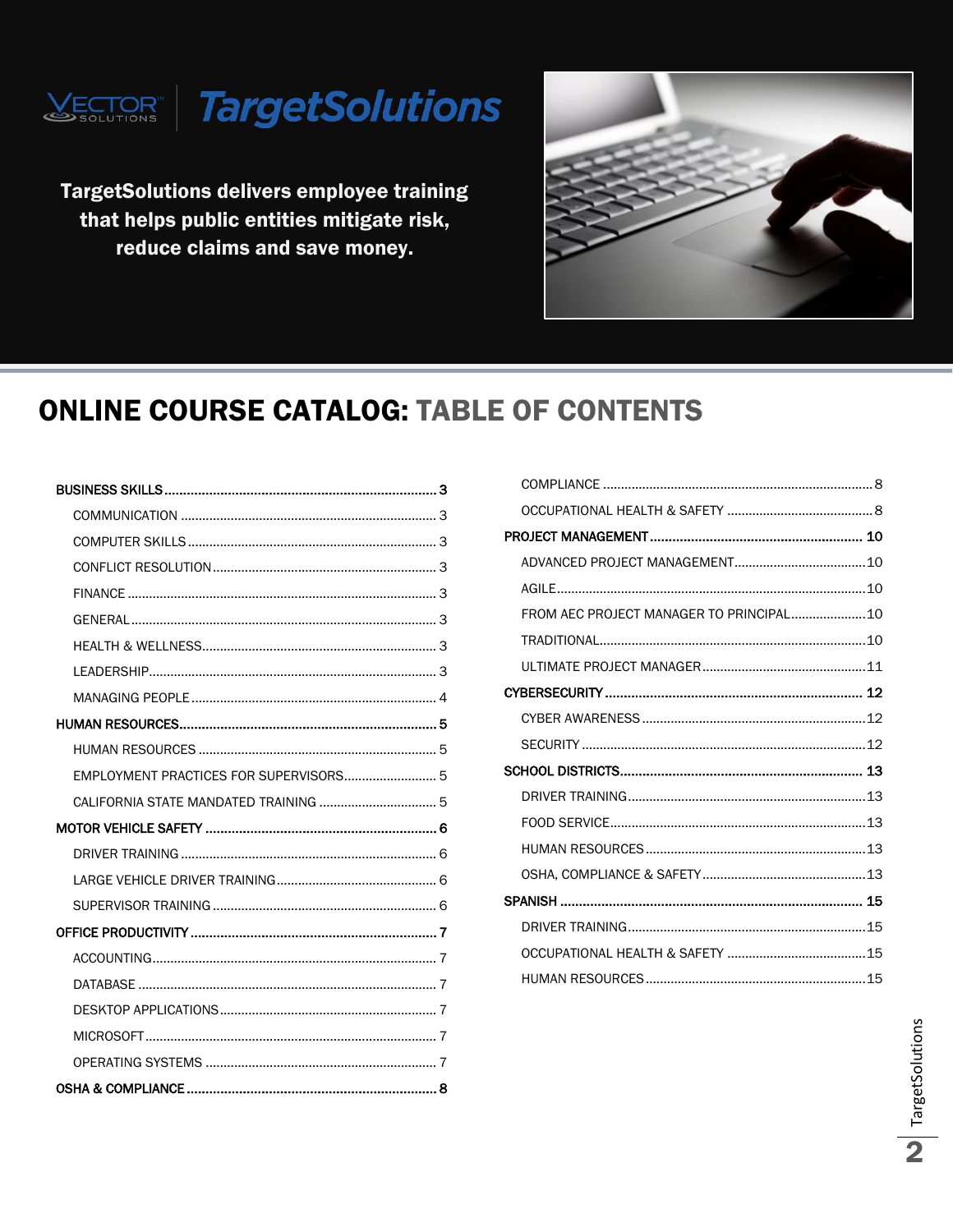### <span id="page-2-0"></span>BUSINESS SKILLS

If your team is looking to take its skills to the next level and develop leaders, these courses will come in handy. This catalog features more than 170 training courses on leadership, management skills, strategic thinking, and much more.

### <span id="page-2-1"></span>**COMMUNICATION**

- **Better Business Writing**
- Business Communication Fundamentals
- **Effective Presentation Skills**
- **Email Etiquette**
- Giving Feedback that Gets Results
- Powerful Communication Skills
- **Powerful Presentations**
- Successful Negotiation
- The Art of Negotiation

### Communicating Up

- Communicating to Your Manager
- Your Manager's Communication Style
- Your Path to Communicating Up
- Mastering Communicating Up
- Communicating Up Health Check

### <span id="page-2-2"></span>COMPUTER SKILLS

Strategic Brand Management

### <span id="page-2-3"></span>CONFLICT RESOLUTION

Conflict Resolution

### Resolving Conflicts

- Characterizing Conflict
- Know Your Conflict Behavior
- Identifying Conflict Behaviors
- Your Path to Resolving Conflicts
- Mastering Resolving Conflicts
- Resolving Conflicts Health Check

### <span id="page-2-4"></span>FINANCE

- **Finance & Accounting for the Non-Financial Manager**
- Financial Management 1: Negotiating Contracts
- Financial Management 2 & 3: Pricing for Profits, Generating Cash and Getting Paid
- **Financial Management 4: Accounting & Cash**
- Financial Management 5: Strategic Planning & Budgeting
- Financial Management 6 & 7: Financial Controls, Monitoring & Project Budgeting
- Financial Management 8: Controlling Labor Costs
- Financial Management 9: Purchasing

### <span id="page-2-5"></span>GENERAL

- An Entrepreneur's Guide to Networking
- Business Dining Etiquette
- Company Layoffs and Downsizing
- Critical Thinking and Problem Solving
- Discrimination Prevention
- Energy Management: Exercise, and Safety
- Everyone is a Leader
- Facilitating Meetings and Groups
- Get SMARTER with Goals
- Healthy Practices: Nutrition, Exercise, and Safety
- Interviewing Skills for Employees
- It's my Job! Career Growth
- Making Humor Work at Work
- Managing Stress at Work
- Managing Up: Strengthening Relationships
- Meetings That Get Results
- The Change Process
- The Power of One Taking Accountability
- **The Power of Vision**
- Work Life Balance

### Business Execution

- Execution Strategies
- **Inspiring Excellence**
- **Turning Ideas into Actions**

### Improving Work Habits

- Performance Issue or Poor Work Habit?
- Describing the Work Habit
- Keep Ownership with the Team Member
- Empathizing
- Your Path to Improving Work Habits
- Mastering Improving Work Habits
- Improving Work Habits Health Check

#### **Supporting Change**

- The 3 Phases of Change
- Reactions to Change
- Your Path to Supporting Change
- Mastering Supporting Change
- Supporting Change Health Check

### <span id="page-2-6"></span>HEALTH & WELLNESS

■ Smart Health: Sleeping - How to Ensure You Are Well-Rested & Energized

### <span id="page-2-7"></span>LEADERSHIP

- A Leaders Guide to Decision Making
- Advanced Management Skills
- An Effective Leader's Guide to Time Management
- Building Leadership Capability
- Creating a Code of Conduct
- Effective Delegation Overview
- Lead with Strengths
- Mentoring that Matters
- Negativity in the Workplace
- Transition to Leadership

#### Basics of Leadership

- Leadership Challenges
- Corporate Culture Changes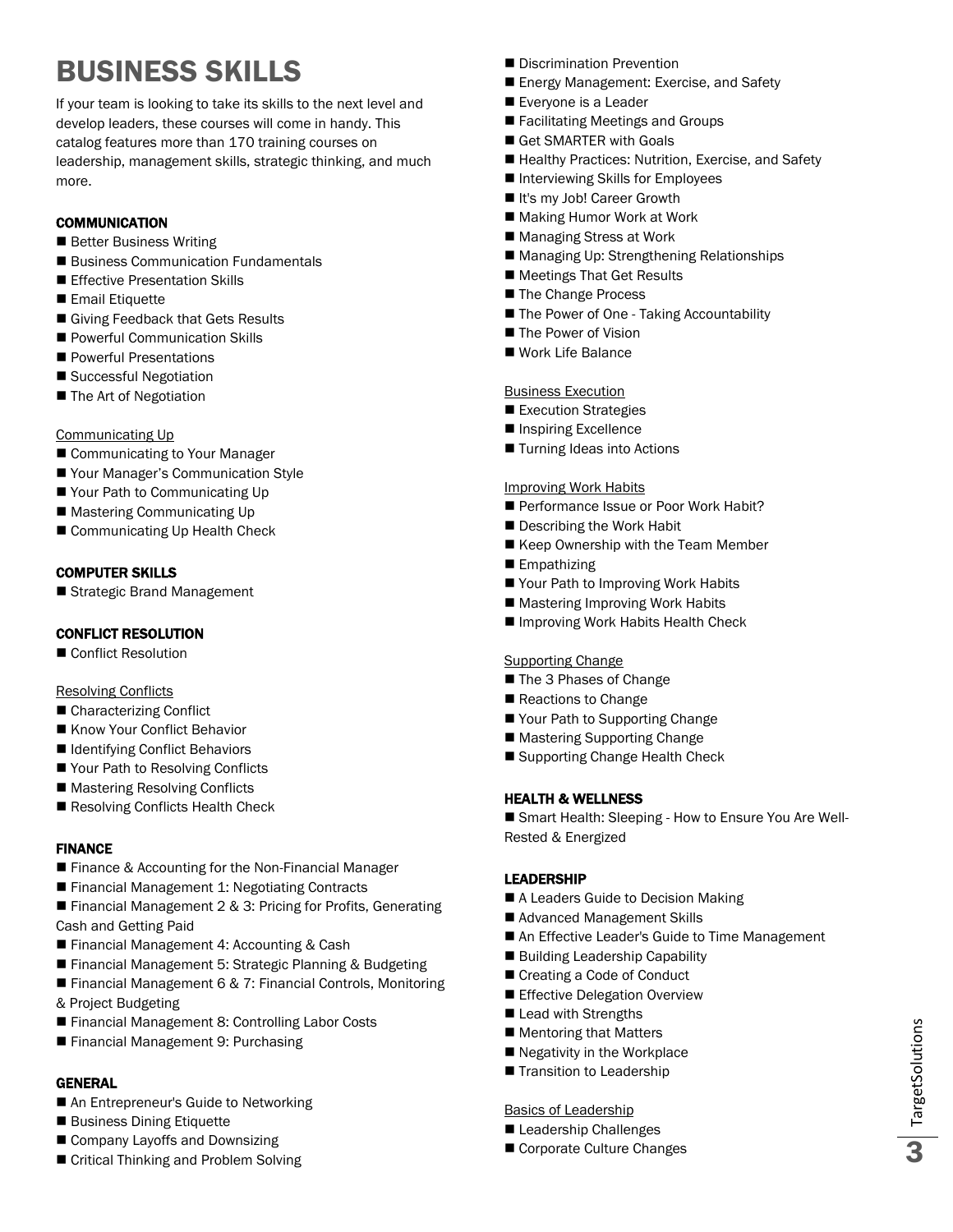- Keeping Employees Energized
- Knowledge Management
- Elements of Change
- Leadership Dynamics

#### Communication Essentials

- **Empowering Leadership**
- Craft Clear and Concise Messages
- Team Member Messages
- Listening
- Nonverbal Behavior
- Impactful Feedback
- Mastering Essential Skills of Communicating

### Effective Delegation

- What to Delegate
- Issues in Delegating
- Your Path to Delegating
- Mastering Delegating
- Delegating Health Check

### Leadership Essentials

- The Work of Leaders
- Focus on Behavior
- Enhance Self-Esteem
- **Encourage Participation**
- Lead Effective Meetings
- Mastering Essential Skills of Leadership
- Essential Skills of Leadership Health Check

### <span id="page-3-0"></span>MANAGING PEOPLE

- Appraising Performance
- Coaching with Confidence
- Developing Your Leadership Style
- Employee Discipline
- **Fundamentals of Business Crisis Management**
- Internet and Computer Policy
- Managing Contractors and Temporary Employees
- Managing Disagreement
- Managing Technical Professionals
- **Motivating Employees**
- Rewarding Peak Performers

### Coaching Job Skills

- Determining Training or Coaching
- Your Path to Training New Skills
- Your Path to Coaching Existing Skills
- Mastering Training New Skills
- Mastering Coaching Existing Skills
- Health Check

### Developing Performance Goals & Standards

- The Value of Planning
- Creating Performance Standards
- Your Path to Developing Performance Goals and **Standards**
- Mastering Developing Performance Goals and Standards
- Developing Performance Goals and Standards Health Check

### Effective Discipline

- Taking Disciplinary Action
- The Disciplinary Process and Documentation
- Responding to Team Member Reactions
- Your Path to Effective Discipline
- Mastering Effective Discipline
- Effective Discipline Health Check

### IT Pro to Manager

- Managing the Development of Technical Professionals
- Successful Communication and Process Management Skills
- Developing Leadership and Transitioning into Management

### Management

- Active Shooter and Other Acts of Targeted Violence
- Employee or Independent Contractor: The Risk of
- Misclassification of Employees
- Essentials of I-9 Compliance
- **Managing Generation X**
- Managing a Millennial
- Pricing as a Professional
- The Risk of Misclassification of Employees & Essentials of
- I-9 Compliance (RV-PGM144)

### Management 101

- Introduction to Management
- Leading and Communicating as a Manager
- Making an Impact as a Manager
- Taking Control as a Manager

### Managing Complaints

- The Difficulties of Managing Complaints
- Handling Complaints Using Active Listening
- Your Path to Managing Complaints
- Mastering Managing Complaints
- Managing Complaints Health Check

### Multigeneration Management

- Workforce Generations
- Leading Silents and Boomers
- Multi-Generational Leadership (GenX and Next)
- Cross-Generational Teams
- Developing Generations

### Performance Management

- Preventing Problems
- Identifying Problems and Causes
- Feedback and Counseling
- Disciplining Problem Performance

### Providing Performance Feedback

- The Power of Performance Feedback
- Providing Verbal Performance Feedback
- Providing Written Performance Feedback
- Your Path to Providing Performance Feedback

TargetSolutions TargetSolutions

■ Mastering Providing Performance Feedback Providing Performance Feedback Health Check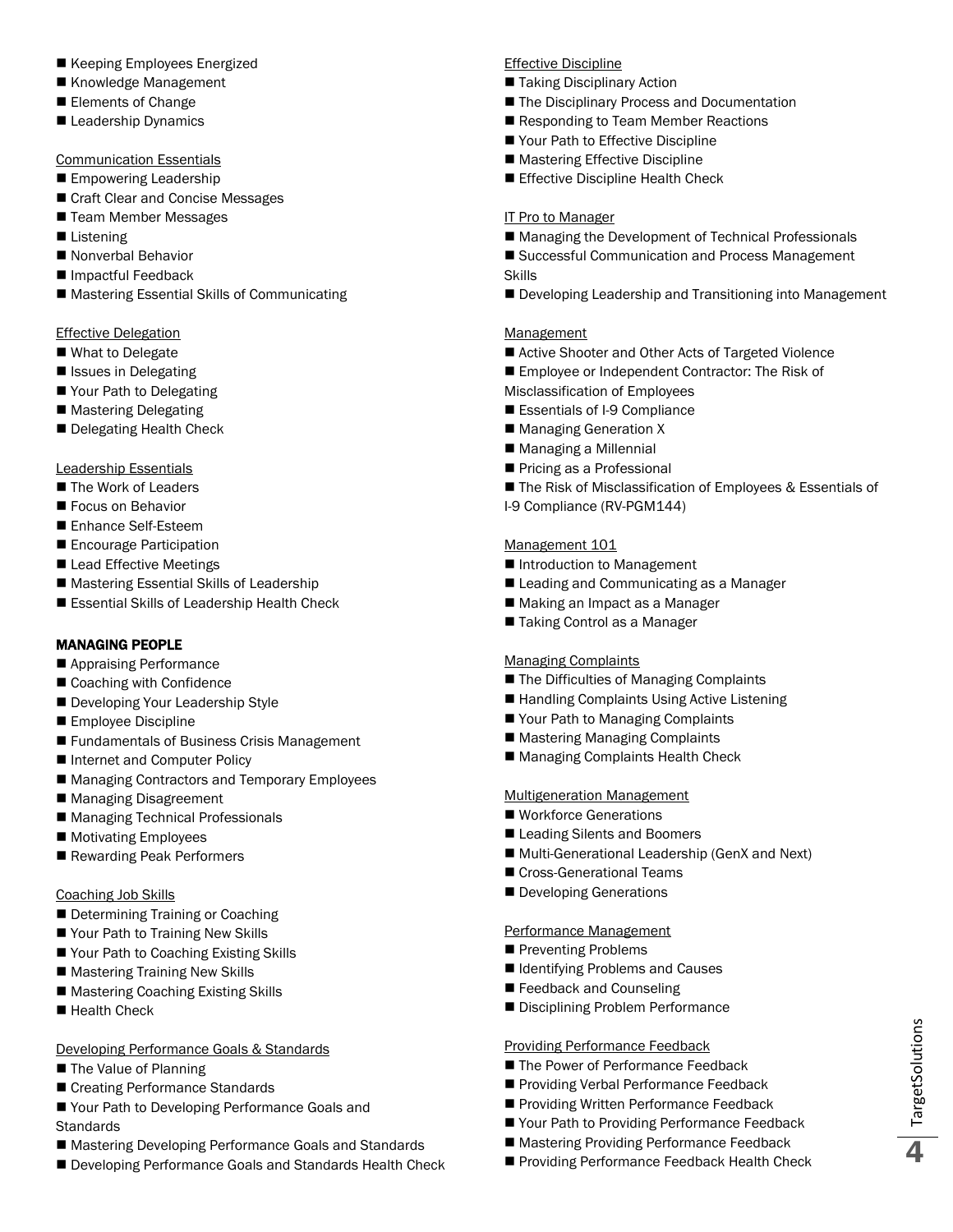### <span id="page-4-0"></span>HUMAN RESOURCES

TargetSolutions' Human Resources courses are designed to supplement the course catalog by providing training that is relevant and essential to all employees. Courses covering Employment Practices for Supervisors cover issues encountered in the workplace for individuals tasked with making employment decisions, including issues of harassment, hiring and termination, discrimination, evaluation and documentation.

### <span id="page-4-1"></span>HUMAN RESOURCES

- Alcohol-Free Workplace
- Business Ethics: Quick Refresh
- Computer Security Awareness
- Customer Service
- Drug-Free Workplace
- Ethics in the Workplace
- General HIPAA Awareness
- General Office Ergonomics
- Health & Wellness
- Office Safety
- Red Flag Rules (Identity Theft Protection)
- Sexual Harassment Awareness
- Workplace Bullying
- Workplace Diversity
- Workplace Stress
- Workplace Violence

### <span id="page-4-2"></span>EMPLOYMENT PRACTICES FOR SUPERVISORS

- Anger, Violence, and Conflict in the Workplace
- Dealing with Issues of Alcohol and Substance Abuse
- Discipline and Termination
- **Employment Practices Overview**
- Hiring Practices
- Interviewing and Hiring
- Interviewing Skills for Managers: Conducting an Interview
- Performance Management
- Preventing Discrimination in the Workplace
- Reasonable Suspicion of Alcohol for Supervisors
- Reasonable Suspicion of Drugs for Supervisors
- Understanding Employee Leave
- **Motor Vehicle Incident Investigation for Supervisors**
- Motor Vehicle Personnel Selection for Supervisors
- Motor Vehicle Safety Overview for Supervisors
- Sexual Harassment Awareness for Supervisors
- Successful Hiring
- Successful Termination

### <span id="page-4-3"></span>CALIFORNIA STATE MANDATED TRAINING

■ Anti-Harassment Training for All Employees - California (SB1343)

■ Anti-Harassment Training for Supervisors and Managers -California (SB1343/AB1825)

- CA Local Agency Ethics (AB 1234)
- Cal/OSHA Log 300

■ Child Abuse: Mandated Reporter Training for California (General)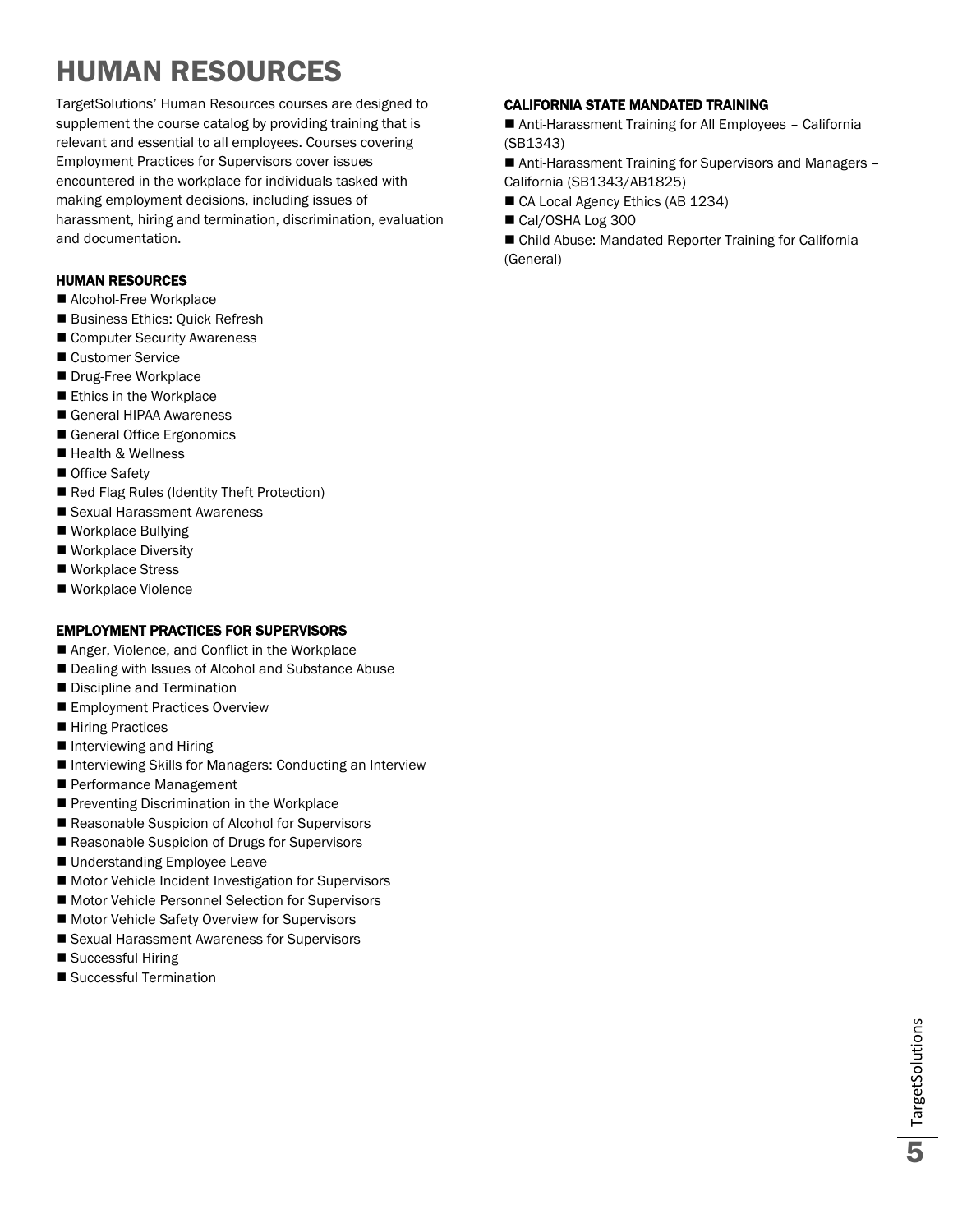### <span id="page-5-0"></span>MOTOR VEHICLE SAFETY

TargetSolutions' Online Driver Training & Compliance Program offers organizations a solution to reduce motor vehicle losses. Driver curriculum is designed to change unsafe driving behavior and reinforce critical safe-driving concepts. Courses have been tailored to meet the varied needs of drivers of automobiles, large trucks and passenger vans. Supervisor curriculum is designed to provide supervisors with the training necessary to maintain a staff of safe and capable drivers. Driver training courses and curriculum for supervisors are available.

### <span id="page-5-1"></span>DRIVER TRAINING

- Accidents and Emergencies
- Adjusting to Changing Conditions
- Aggressive Driving
- Dangers of Speeding
- Defensive Driving Strategies
- Distracted Driving
- Driver Safety Orientation
- Expressway and Highway Driving
- **Impaired Driving**
- Intersection Safety
- **Passenger Van Safety**
- Safe Backing
- Seat Belt & Airbag Safety
- Securing Materials for Transportation
- Sharing the Road
- Vehicle Inspection and Maintenance
- Vehicle Safety and Security

### <span id="page-5-2"></span>LARGE VEHICLE DRIVER TRAINING

- Accidents & Emergencies for Large Vehicle Operators
- Adjusting to Changing Conditions for Large Vehicle **Operators**
- Aggressive Driving for Large Vehicle Drivers
- Bucket/Boom Truck Safety and Operation
- Dangers of Speeding for Large Vehicle Drivers
- Defensive Driving Strategies for Large Vehicle Drivers
- Distracted Driving for Large Vehicle Drivers
- Driver Safety Orientation for Large Vehicle Drivers
- Impaired Driving for Large Vehicle Drivers
- Intersection Safety for Large Vehicle Drivers
- Large Vehicle Characteristics
- Safe Backing for Large Vehicle Drivers
- Seat Belt & Airbag Safety for Large Vehicle Drivers
- Securing Materials for Transportation for Large Vehicle Drivers
- Sharing the Road for Large Vehicle Drivers
- Vehicle Inspection and Maintenance for Large Vehicle Drivers
- Vehicle Safety and Security for Large Vehicle Driver

### <span id="page-5-3"></span>SUPERVISOR TRAINING

- Motor Vehicle Incident Investigation for Supervisors
- Motor Vehicle Safety Overview for Supervisors
- Motor Vehicle Personnel Selection for Supervisors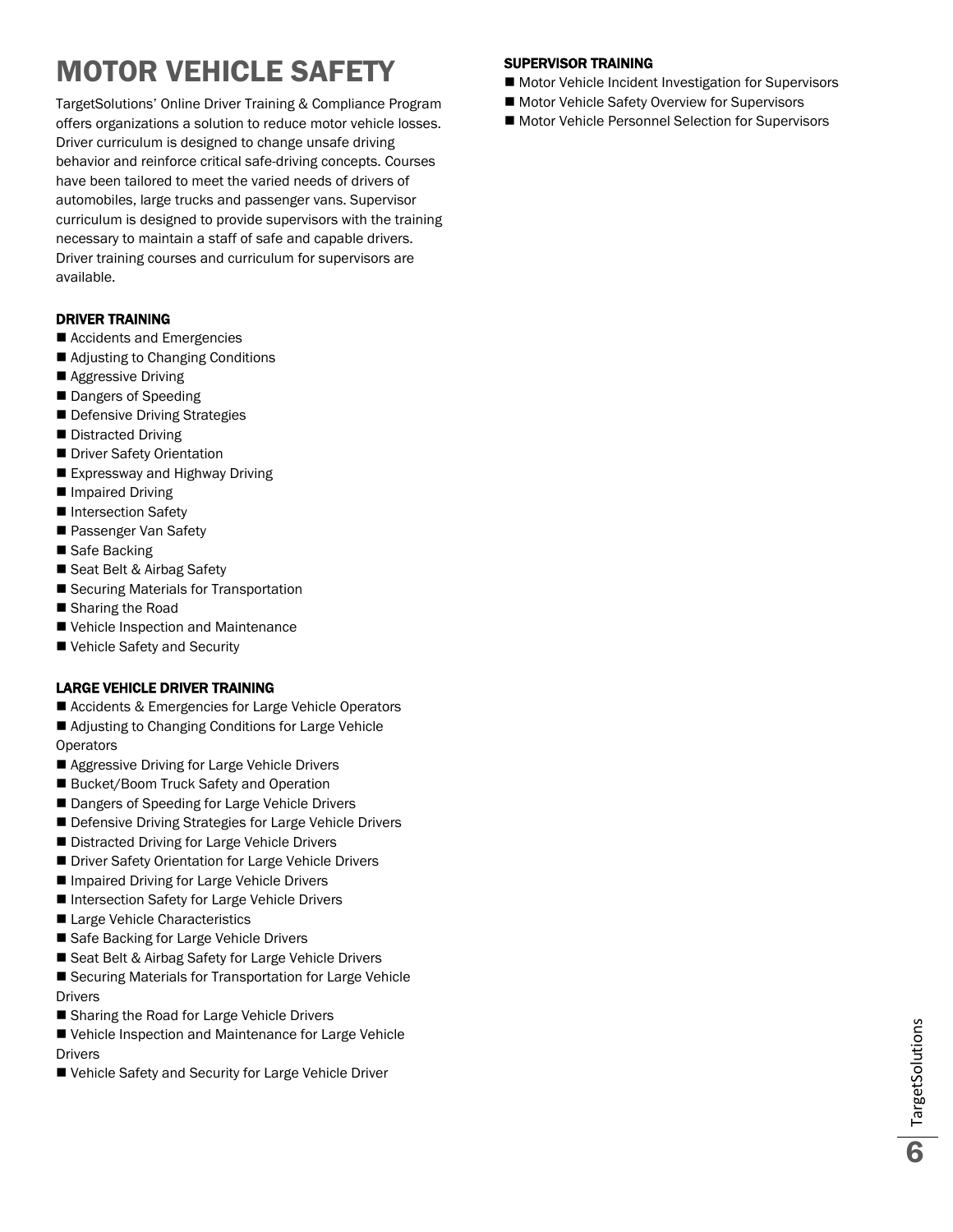### <span id="page-6-0"></span>OFFICE PRODUCTIVITY

TargetSolutions' comprehensive Office Productivity Training catalog offers organizations the ability to develop employees' abilities and maximize operations. Easily deliver Adobe, Google, Intuit and Microsoft Office training online to enhance professional skills and build a foundation for career growth. With nearly 100 courses on the most frequently utilized tools in the industry, employees can gain the knowledge they need to be successful.

### <span id="page-6-1"></span>ACCOUNTING

- QuickBooks Essentials 2013
- Mastering QuickBooks Online

### <span id="page-6-2"></span>**DATABASE**

■ Intro to SharePoint

### <span id="page-6-3"></span>DESKTOP APPLICATIONS

- Gmail Essentials 2015
- Microsoft Sway Essentials
- **Microsoft Lync Essentials**
- OneDrive Essentials (2016)
- Outlook Web Access Essentials (2016)
- Secrets of the Office Guru
- Skype for Business Essentials
- What's New in Office 2016?

### <span id="page-6-4"></span>MICROSOFT

Access

- MS Access 2013 01: Working with Databases
- MS Access 2013 02: Creating, Modifying, and Managing Tables
- MS Access 2013 03: Working with Forms
- MS Access 2013 04: Working with Queries
- MS Access 2013 05: Sharing and Protecting Your Data

### Excel

- Excel 2010 Essential Training
- Excel 2010 Essential Training II
- Excel 2013 Essential Training I
- Excel 2013 Essential Training II
- Mastering Excel 2016
- Mastering Excel 2016, Basics
- Mastering Excel 2016, Intermediate

### **Outlook**

- Mastering Outlook 2016
- Mastering Outlook 2016 Advanced
- Mastering Outlook 2016 Basics
- MS Outlook 2013 01: Getting Started
- MS Outlook 2013 02: Message and Contact Management
- MS Outlook 2013 03: Time and Task Management
- Outlook 2010 Essential Training
- Outlook 2010 Essential Training II
- Outlook 2013 Essential Training

### Office 365

- Office 365 Essentials
- Office 365 Groups Essentials
- Office 365 Planner Essentials
- Mastering Office 365

### **PowerPoint**

- Mastering PowerPoint 2016 Advanced
- Mastering PowerPoint 2016 Basics
- MS PowerPoint 2007 01: Introduction, Navigation, Themes, Text, Slide Masters
- MS PowerPoint 2013 01: The Basics of PowerPoint
- **MS PowerPoint 2013 03: Customizing Presentations**
- PowerPoint 2010 Essential Training
- PowerPoint 2010 Essential Training II
- PowerPoint 2013 Essential Training
- Power-Up Your PowerPoint Presentation

### Project

- Microsoft Project 2013 Essentials Training
- **Microsoft Project 2016 Essentials Training**
- Microsoft Project 2016 Intermediate Training

### Word

- Mastering Word 2016
- Mastering Word 2016 Advanced
- Mastering Word 2016, Basics
- Mastering Word 2016, Intermediate
- Word 2010 Essential Training
- Word 2010 Essential Training II
- Word 2013 Essential Training I
- Word 2013 Essential Training II

### <span id="page-6-5"></span>OPERATING SYSTEMS

- MS Windows 8: An Introduction
- Windows 8.1 Essentials
- Windows 10 Essentials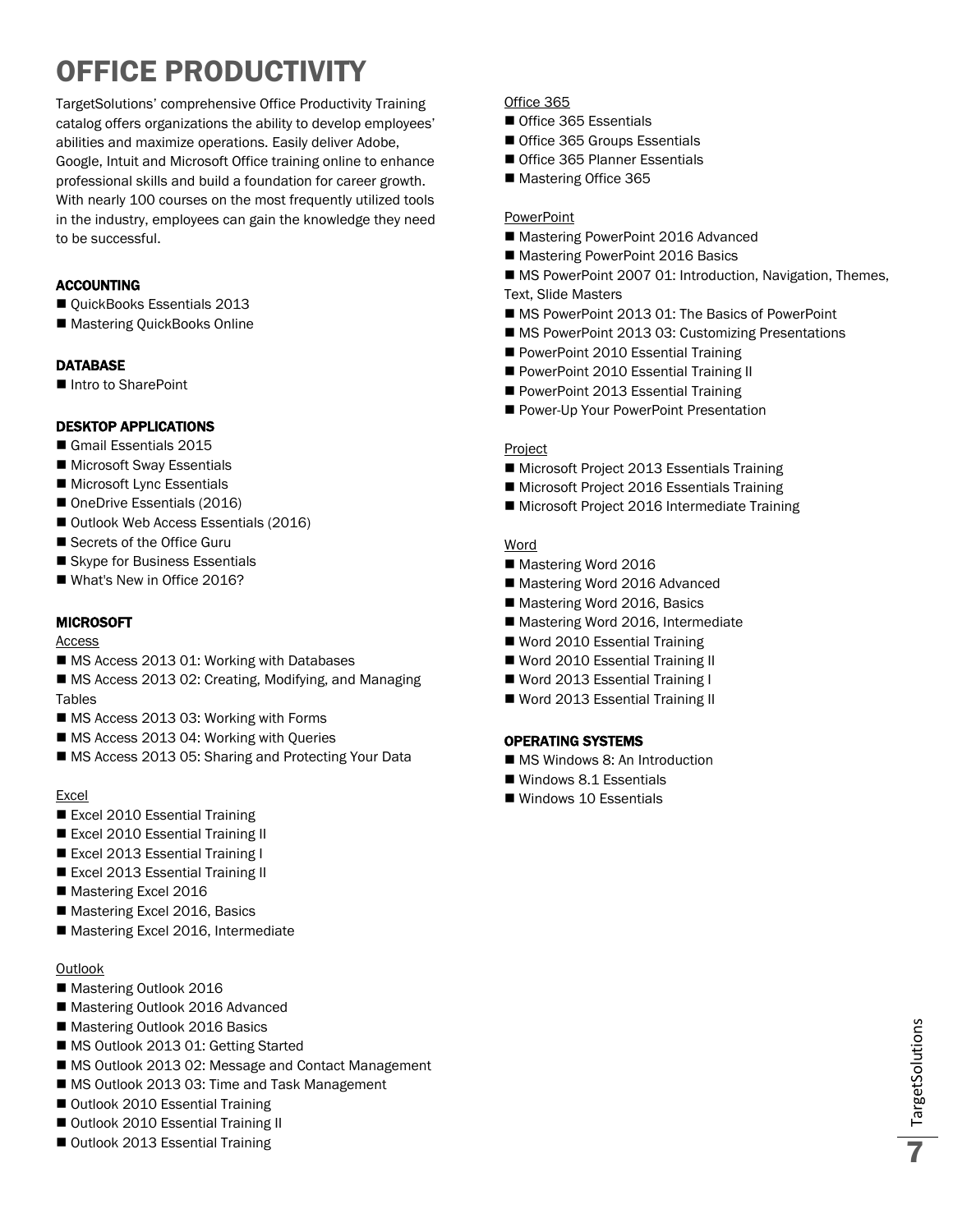### <span id="page-7-0"></span>OSHA & COMPLIANCE

TargetSolutions' online courses can be used to help comply with OSHA and other federal and state regulatory agency training mandates. Complete all your required compliance training courses online, eliminating the logistic issues inherent in traditional training methods. OSHA & Compliance courses cover the following categories: General Safety, Environmental Awareness, Human Resources and supervisor-related course topics.

### <span id="page-7-1"></span>**COMPLIANCE**

- ADA Compliance in Business
- Cal/OSHA Log 300
- Federal Acquisition Regulation Overview 3.10
- General HIPAA Awareness
- Sexual Harassment Awareness
- Sexual Harassment Prevention: Quick Refresh
- Workplace Diversity

### <span id="page-7-2"></span>OCCUPATIONAL HEALTH & SAFETY

- Advanced Construction Safety (Modules 1-4)
- Advanced HAZWOPER Awareness (Modules 1-4)
- Aerosol Transmissible Diseases
- Alcohol-Free Workplace
- Asbestos Awareness
- Back Injury Prevention
- Bloodborne Pathogens Safety
- Building Evacuation and Emergencies
- Combustible & Flammable Liquids
- Compressed Gas Safety
- Confined-Space Entry
- CPR Academic
- Diet & Nutrition
- Disaster Preparedness
- Driving Safety
- Drug-Free Workplace
- Electrical Safety
- **Emergency Action Plans**
- Eye Safety
- Fall Protection
- Fire Extinguisher Safety
- Fire Prevention Safety
- First Responder Operations Level Refresher
- (Modules 1–4)
- Forklift Safety
- General Construction Safety
- General Electrical Hazard Awareness for Site Safety
- General First Aid Part 1
- General First Aid Part 2
- General Office Ergonomics
- Hand & Power Tool Safety
- HAZMAT Spill Prevention & Control
- HAZMAT Transportation
- Health & Wellness
- Hearing Conservation
- HIV/AIDS Awareness
- **Incident Investigation**
- Indoor Air Quality
- Industrial Ergonomics
- Introduction to Industrial Hygiene
- Introduction to OSHA
- Laboratory Safety
- Ladder & Scaffolding Safety
- Laser Safety
- Lead Awareness
- Lock-Out / Tag-Out
- Machine Guarding
- Materials Handling, Storage, Use & Disposal
- Office Safetv
- Personal Protective Equipment
- Radiation Safety
- RedVector Confined Spaces
- RedVector Fall Protection
- RedVector Hazard Communication
- RedVector Hearing Conservation
- RedVector Walking and Working Surfaces
- RedVector Ladder Safety
- RedVector Lead Safety Awareness
- RedVector Legionella Prevention and Control
- RedVector Incident Reporting and Investigation
- RedVector Crystalline Silica: Understanding the Hazards
- RedVector Eye and Face Protection
- RedVector Powered Industrial Trucks
- RedVector EHS Regulatory Overview
- RedVector Hand Safety
- RedVector Lockout/Tagout
- RedVector Hazmat Transportation Safety Awareness
- RedVector Triethylaluminium Safety Awareness
- RedVector Hydrogen Sulfide Safety
- RedVector Ethylene Oxide Safety
- RedVector Combustible Dust Things That Go Boom
- RedVector Exit Routes, Emergency Action Plans & Fire Prevention Plans
- RedVector Personal Protective Equipment Selection and Proper Usage
- RedVector Flammable and Combustible Liquids
- RedVector Safety: Basics
- RedVector Bloodborne Pathogens
- RedVector General Recording Criteria
- RedVector Introduction to Powered Industrial Trucks
- RedVector Stairways and Ladders
- RedVector Back Safety: Protection and Treatment Basics
- RedVector Personal Protective Equipment
- RedVector Fatal Accidents & Prevention
- RedVector Preventing and Investigating Accidents

TargetSolutions **20** TargetSolutions

- Respiratory Protection
- Hazard Communication
- Risk Assessment Analysis
- Safety and Health Programs
- Slips, Trips, & Falls Prevention
- Trenching & Shoring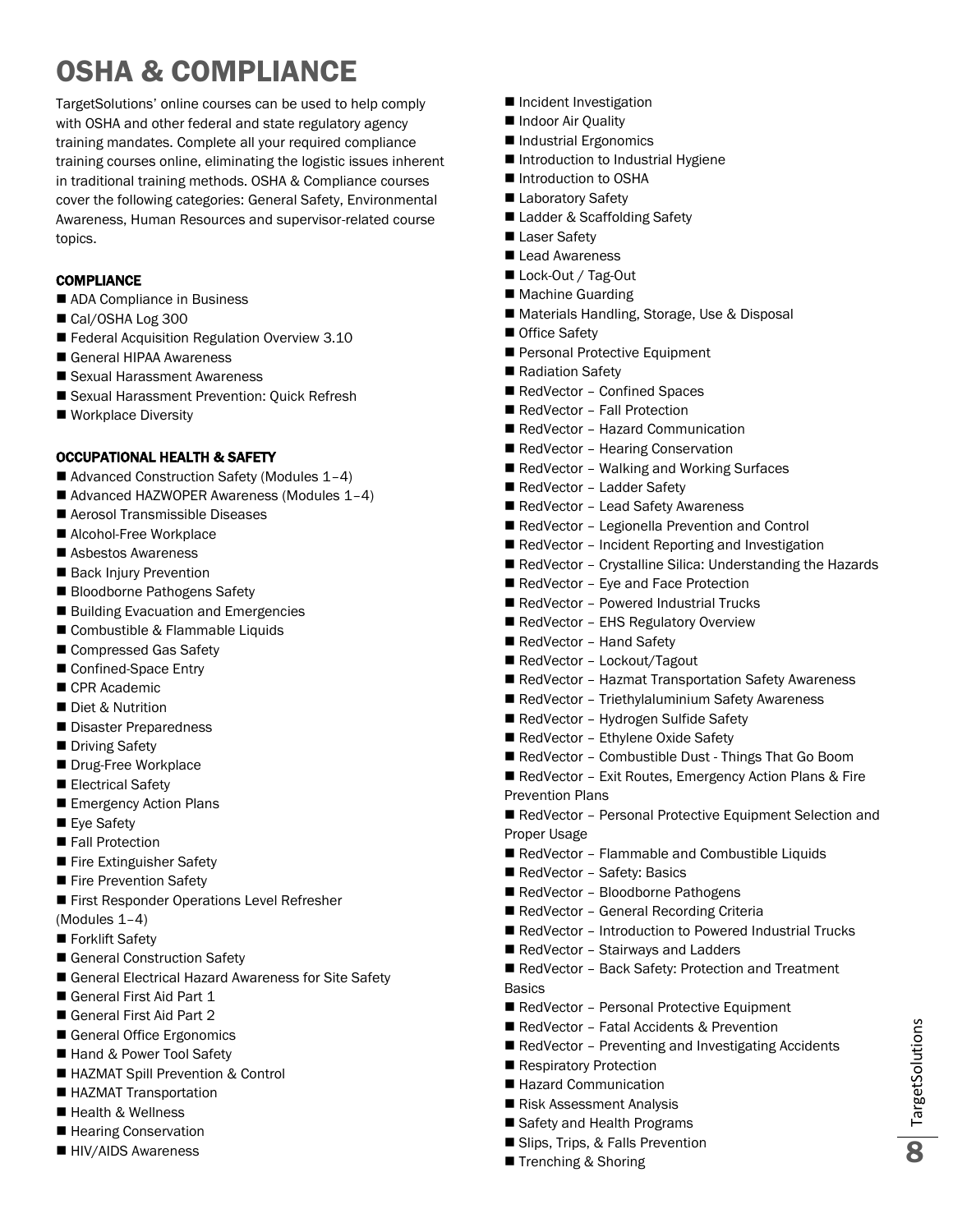- Welding Safety
- Working in Extreme Temperatures
- Workplace Stress
- Workplace Violence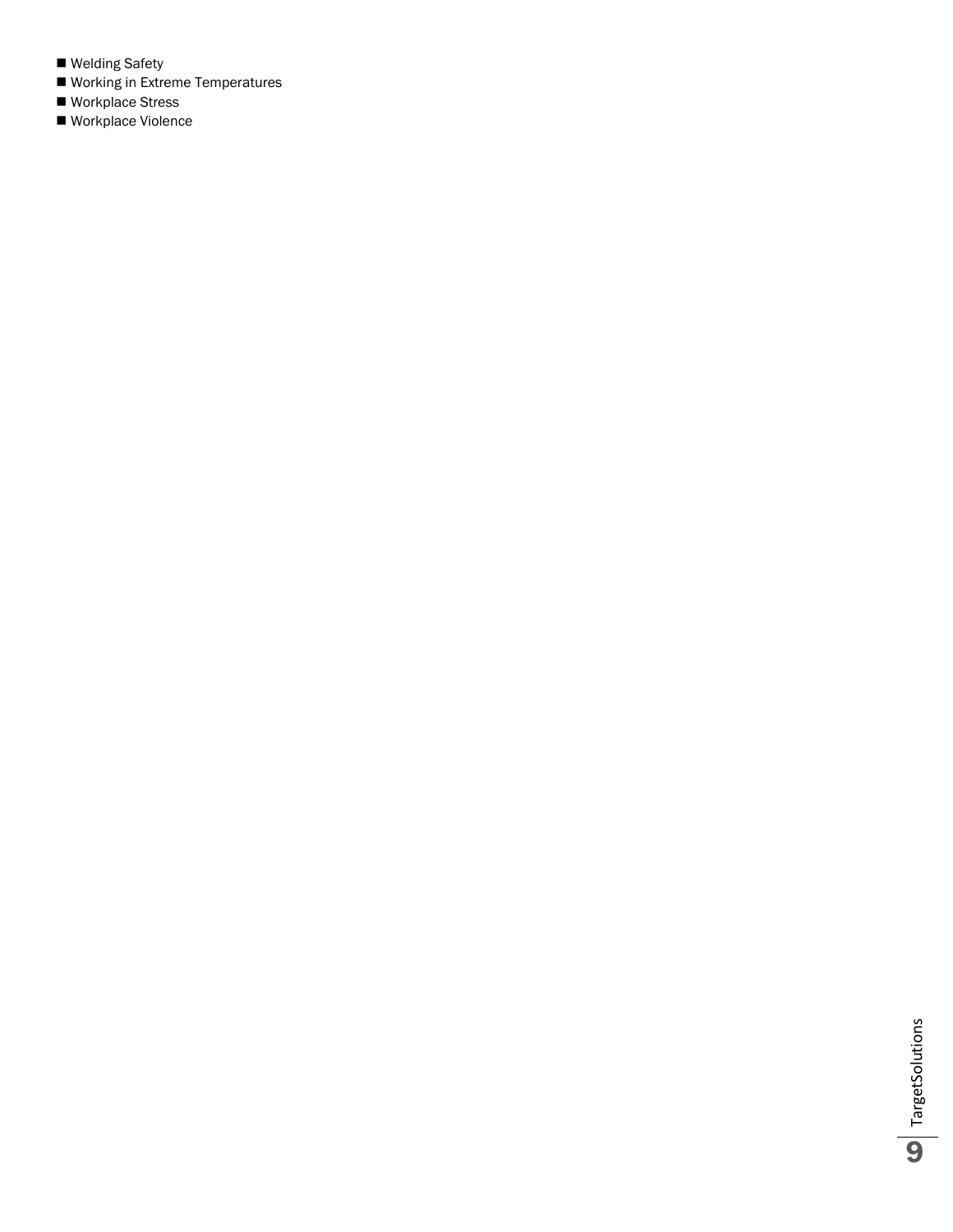### <span id="page-9-0"></span>PROJECT MANAGEMENT

### <span id="page-9-1"></span>ADVANCED PROJECT MANAGEMENT

■ Advanced Project Management: Advanced Project Risk Management

■ Advanced Project Management: Advanced Project **Scheduling** 

■ Advanced Project Management: Converting Strategy Into Action

■ Advanced Project Management: Executing Complex Programs

- Advanced Project Management: Integrated Project Delivery
- Advanced Project Management: Managing Project Teams

■ Advanced Project Management: Project Management in a Dynamic Environment

■ Advanced Project Management: Project Performance Management

■ Advanced Project Management: Sustainability in Project Management

Advanced Project Management: The Power of Project Leadership

■ Advanced Project Management: Understanding the Project, Program, and Portfolio Architecture

### <span id="page-9-2"></span>AGILE

Project Management - Agile 01: Series Overview

Project Management - Agile 02: Traditional vs. Agile Project Management

- Project Management Agile 03: Manifesto Principles 1 6
- Project Management Agile 04: Manifesto Principles 7-12
- Project Management Agile 05: Scrum and XP Methods
- Project Management Agile 06: Other Agile Methods
- Project Management Agile 07: Value Driven Development
- Project Management Agile 08: Prioritization and Risk Management
- **Project Management Agile 09: Planning Agile Projects**
- **Project Management Agile 10: Estimation**
- Project Management Agile 11: Managing Projects
- Project Management Agile 12: Adaptive Planning and Design
- Project Management Agile 13: Soft Skills and Leadership

Project Management - Agile 14: Team Formation and Boosting Team Performance

- Project Management Agile 15: Stakeholder Engagement
- Project Management Agile 16: Communication in Projects

**Project Management - Agile 17: Problem Detection, Metrics,** and Resolution

Project Management - Agile 18: Quality and Earned Value Management

- Project Management Agile 19: Continual Improvement
- Project Management Agile 20: PMI Code of Conduct
- Project Management Agile 21: PMI Agile Certified Practitioner (PMI-ACP)® Exam Prep

Project Management - Agile 22: Test Me - PMI Agile Certified Practitioner Exam (PMI-ACP)®

### <span id="page-9-3"></span>FROM AEC PROJECT MANAGER TO PRINCIPAL

- From AEC Project Manager to Principal 1: Foundations of Management
- From AEC Project Manager to Principal 2: Marketing Your **Services**
- From AEC Project Manager to Principal 3: Negotation Outcomes & Strategies

■ From AEC Project Manager to Principal 4 & 5: Manpower & **Ouality** 

From AEC Project Manager to Principal 6: Financial Management

### <span id="page-9-4"></span>**TRADITIONAL**

- Keys to On-Time, On-Budget Results
- PMBOK® Guide Sixth Edition: 01-Project Management **Overview**

■ PMBOK® Guide - Sixth Edition: 02-Managing Projects within Organizations

■ PMBOK® Guide - Sixth Edition: 03-Project Management Process Groups

■ PMBOK® Guide - Sixth Edition: 04-Execution, Monitoring and Controlling

■ PMBOK® Guide - Sixth Edition: 05-Project Change Control and Closure

■ PMBOK® Guide - Sixth Edition: 06-Initiation Basics,

Developing a Project Charter and Project Management Plan ■ PMBOK® Guide - Sixth Edition: 07-Collecting

- Requirements and Defining Scope
- PMBOK® Guide Sixth Edition: 08-Monitor and Control Project Scope

■ PMBOK® Guide - Sixth Edition: 09-Defining and Sequencing Project Activities

■ PMBOK® Guide - Sixth Edition: 10-Developing and Controlling the Project Schedule

■ PMBOK® Guide - Sixth Edition: 11-Estimating Activity Resources and Duration

■ PMBOK® Guide - Sixth Edition: 12-Controlling Costs

■ PMBOK® Guide - Sixth Edition: 13-Estimating & Budgeting Project Costs

■ PMBOK® Guide - Sixth Edition: 14-Project Quality Planning

■ PMBOK® Guide - Sixth Edition: 15-Quality Assurance and Cost Control

■ PMBOK® Guide - Sixth Edition: 16-Managing Projects for Human Resources

■ PMBOK® Guide - Sixth Edition: 17-Planning Projects for Human Resources

■ PMBOK® Guide - Sixth Edition: 18-Processes for Managing Project Communications

■ PMBOK® Guide - Sixth Edition: 19-Stakeholders and the Communication Management Plan

■ PMBOK® Guide - Sixth Edition: 20-Identifying Project Risks

■ PMBOK® Guide - Sixth Edition: 21-Performing Risk Analysis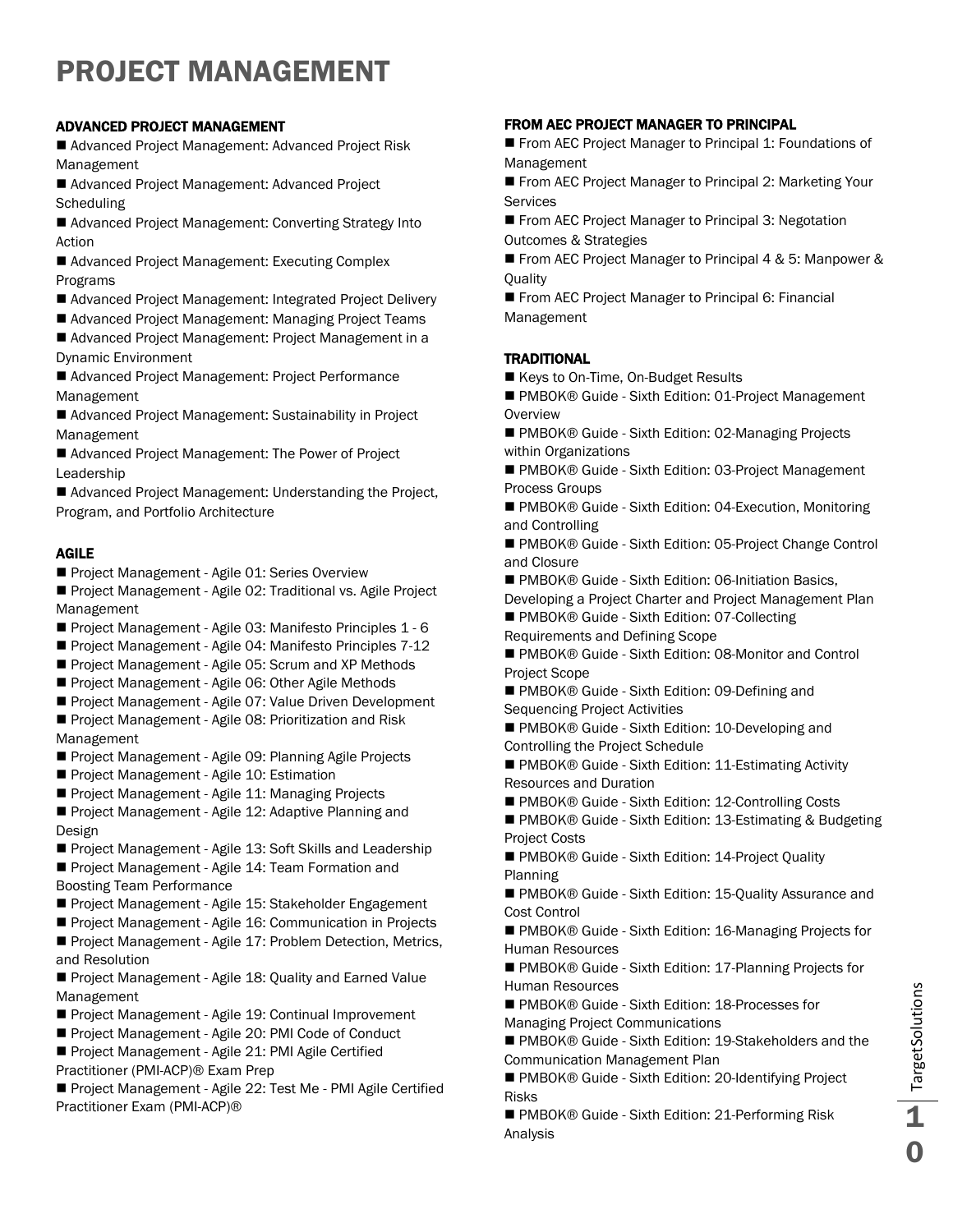■ PMBOK® Guide - Sixth Edition: 22-Risk Management Planning

■ PMBOK® Guide - Sixth Edition: 23-Risk Response, Monitor and Control

■ PMBOK® Guide - Sixth Edition: 24-Managing Procurement During Your Project

■ PMBOK® Guide - Sixth Edition: 25-Planning Procurement for Your Project

■ PMBOK® Guide - Sixth Edition: 26-Stakeholder Identification and Planning

■ PMBOK® Guide - Sixth Edition: 27-Project Stakeholder Engagement and Communication

■ PMBOK® Guide - Sixth Edition: Test Me-Project Management Professional (PMP)®

### <span id="page-10-0"></span>ULTIMATE PROJECT MANAGER

■ The Ultimate Project Manager, Chapter 01: Today's Project Manager

■ The Ultimate Project Manager, Chapter 02: Marketing And Proposals

■ The Ultimate Project Manager, Chapter 03: The Contract Agreement

■ The Ultimate Project Manager, Chapter 04: The Project Management Plan

■ The Ultimate Project Manager, Chapter 05: The Project **Schedule** 

■ The Ultimate Project Manager, Chapter 06: The Project Budget

■ The Ultimate Project Manager, Chapter 07: Leading The Project Team

■ The Ultimate Project Manager, Chapter 08: Managing Client Relationships

■ The Ultimate Project Manager, Chapter 09: Developing Effective Communications

■ The Ultimate Project Manager, Chapter 10: The Project **Startup** 

■ The Ultimate Project Manager, Chapter 11: Managing Your Time

■ The Ultimate Project Manager, Chapter 12: Managing Project Studies And Reports

■ The Ultimate Project Manager, Chapter 13: Managing Design And Construction Phases

■ The Ultimate Project Manager, Chapter 14: Managing Project Quality

■ The Ultimate Project Manager, Chapter 15: Managing Project Risks

■ The Ultimate Project Manager, Chapter 16: Project Financial Management

■ The Ultimate Project Manager, Chapter 17: Project Management And Design Technology

■ The Ultimate Project Manager, Chapter 18: Monitoring And Controlling The Project

■ The Ultimate Project Manager, Chapter 19: Project Closeout

■ The Ultimate Project Manager, Chapter 20: Alternative Project Delivery Methods

■ The Ultimate Project Manager, Chapter 21: A/E Project Management Benchmark Data

■ The Ultimate Project Manager, Series Summary: The Short and Sweet Version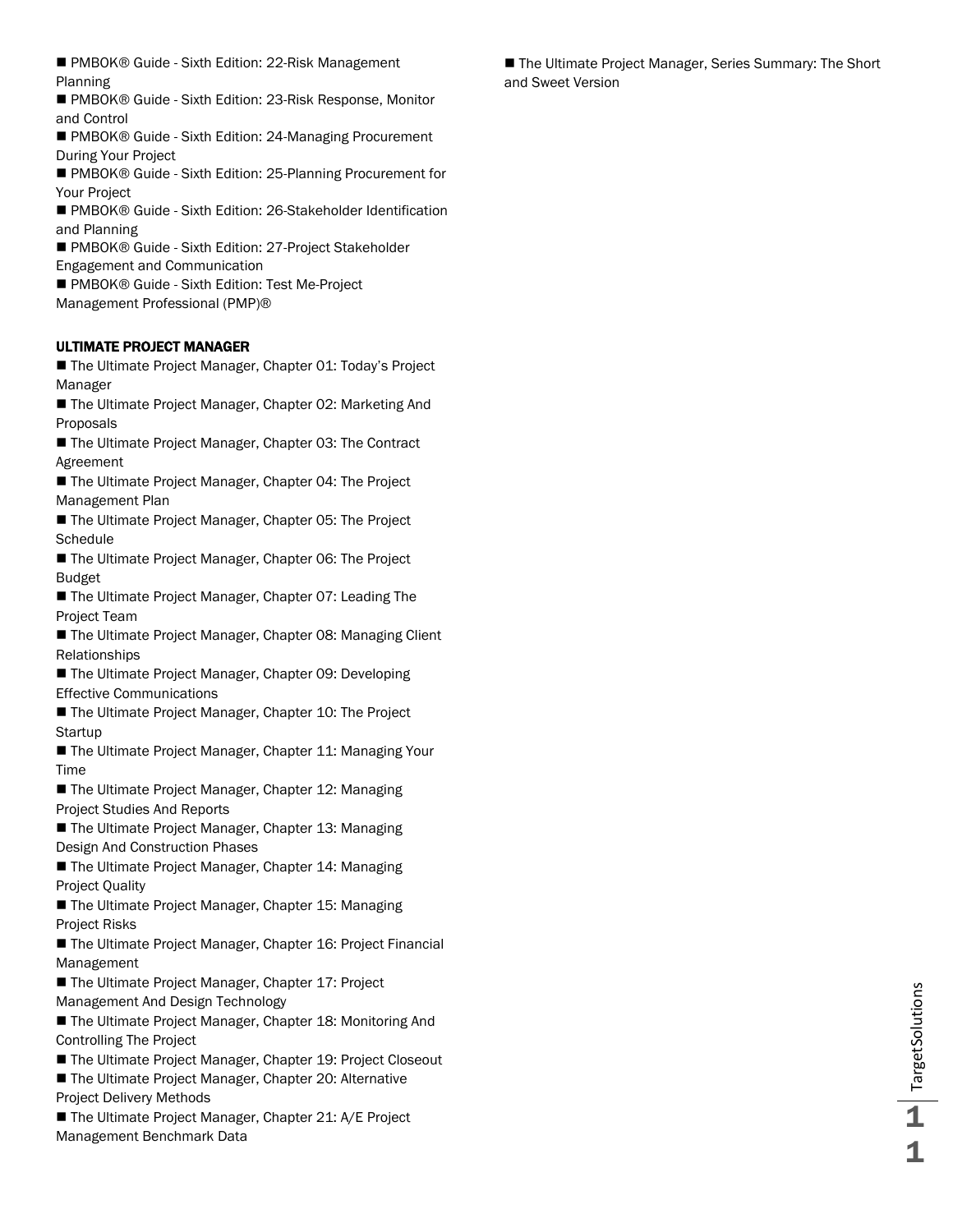### <span id="page-11-0"></span>**CYBERSECURITY**

Threats of cybersecurity breaches are on the rise, and agencies must be proactive in protecting sensitive corporate and personal information. TargetSolutions' online cybersecurity training catalog features courses with up-to-date lessons for browser, email and password security to improve cybersecurity awareness amongst employees and mitigate risks to your agency's data.

### <span id="page-11-1"></span>CYBER AWARENESS

■ Cybersecurity Awareness for Business Leaders: Creating A Cyber Security Culture

■ Cybersecurity Awareness for Business Leaders: Incident Preparedness and Management Planning

 Cybersecurity Awareness for Business Leaders: Laws and Global Compliance Standards

■ Cybersecurity Awareness for Business Leaders:

Safeguarding Against Social Engineer Attacks

 Cybersecurity Awareness for Employees: Classifying and Safeguarding Data for Corporate and Personal Use

 Cybersecurity Awareness for Employees: End-User Best Practices

 Cybersecurity Awareness for Employees: Security Awareness **Essentials** 

Cybersecurity Awareness for Employees: Social Engineering

### <span id="page-11-2"></span>**SECURITY**

- Browser Security Basics
- Cybersecurity Overview
- Emailed and Messaging Safety
- **Password Security Basics**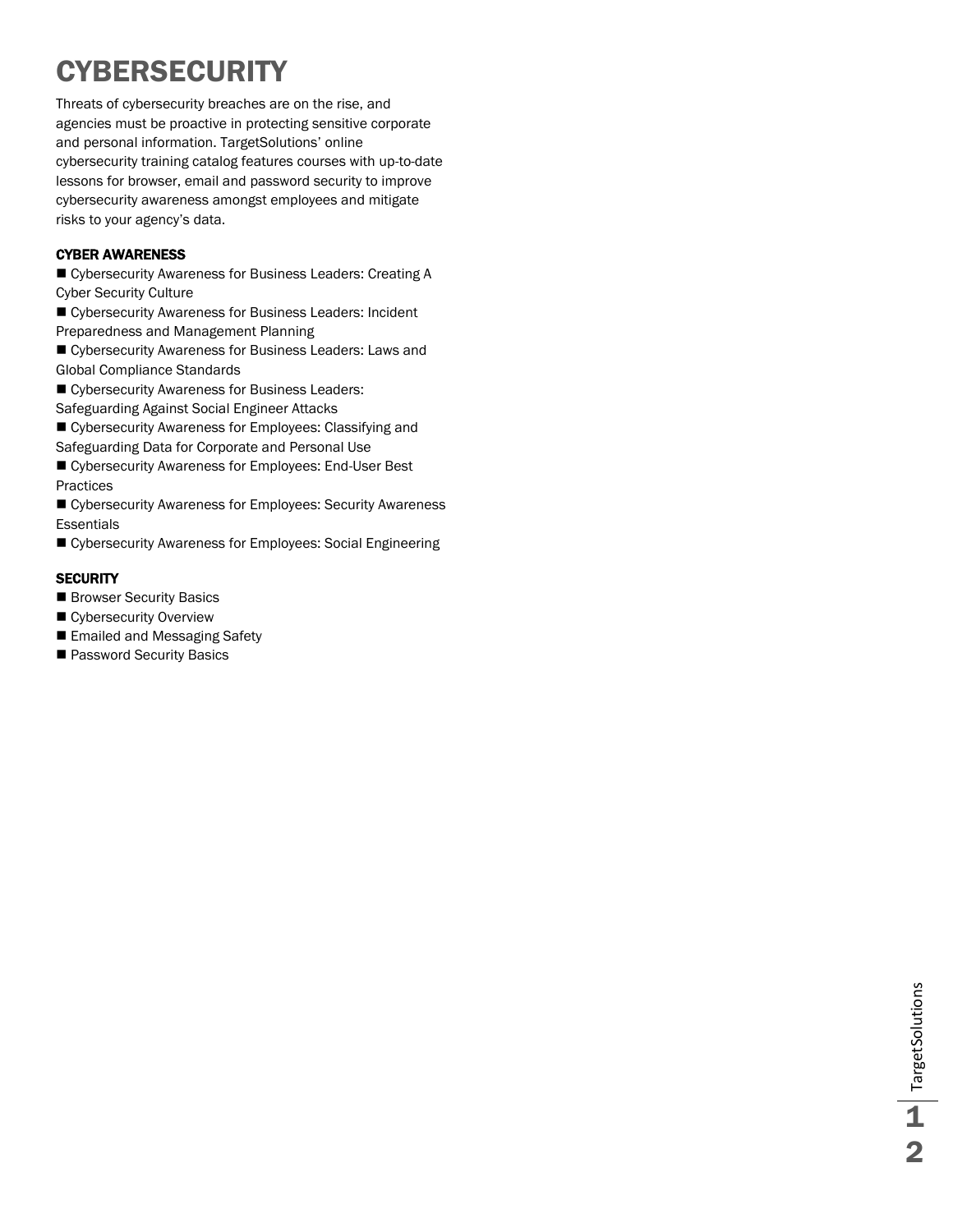### <span id="page-12-0"></span>SCHOOL DISTRICTS

TargetSolutions offers a comprehensive catalog of online courses for school district employees. Courses are designed to enhance knowledge and ensure safety in scholastic environments, covering a wide range of topics for principals, teachers, supervisors, librarians, custodians, food service employees and school security personnel. Courses cover the following categories: Emergency Operations Management, Environmental, Health, Human Resources, Library Services, Nutrition Service, School Safety & Behavioral and Transportation.

### <span id="page-12-1"></span>DRIVER TRAINING

- Adjusting to Changing Driving Conditions (EDU)
- Bus Drivers: Ergonomics and Avoiding Injury (EDU)
- Defensive Driving Strategies (EDU)
- Distracted Driving (EDU)
- Driver Safety Orientation (EDU)
- Driving Accidents & Emergencies (EDU)
- Large Vehicle Characteristics (EDU)
- Passenger Van Safety (EDU)
- Safe Use of Utility Vehicles (EDU)
- School Bus Behavior and Discipline (EDU)
- Special Education Transportation: Handling Needs on Mixed Buses (EDU)
- Special Education Transportation: Laws and Regulations (EDU)
- Special Education Transportation: Lifts and Mobility Equipment (EDU)
- Special Education Transportation: Transportation Problems (EDU)
- Special Education Transportation: Types of Disabilities and Special Needs (EDU)

### <span id="page-12-2"></span>FOOD SERVICE

- Food Safety, Foodborne Illness & Kitchen Sanitation (EDU)
- Food Service General Safety (EDU)
- Food Services Proper Lifting (EDU)
- School Meal Compliance (EDU)

### <span id="page-12-3"></span>HUMAN RESOURCES

- Child Abuse: Mandated Reporter Training (EDU)
- Ethics in the Workplace (EDU)

■ Introduction to Understanding the Basics of LGBT Identities (EDU)

- Introduction to Understanding the Rights of LGBT Students (EDU)
- Maintaining Professional Staff/Student Boundaries (EDU)
- **Preventing Sexual Harassment: Students (EDU)**
- Sexual Harassment Awareness (EDU)
- Sexual Harassment Prevention for Supervisors (California AB 1825) (EDU)
- Sexual Misconduct in Schools (EDU)
- Spanish Version Mandated Reporter Training for California (EDU)
- Title IX and Sexual Misconduct (EDU)
- Title IX in Higher Education: Sexual Misconduct (EDU)
- Workplace Diversity (EDU)

### <span id="page-12-4"></span>OSHA, COMPLIANCE & SAFETY

- Aerosol Transmissible Diseases (EDU)
- Asbestos Safety (EDU)
- Athletes and Sudden Cardiac Arrest (EDU)
- Avoiding Slips, Trips, and Falls (EDU)
- Back Injury Prevention (EDU)
- Bloodborne Pathogens Safety (EDU)
- Breaking Up Student Fights (EDU)
- Bullying Risks for Students with Disabilities (EDU)
- California Integrated Pest Management (EDU)
- Classroom Safety Special Education (EDU)
- Computer Security Awareness (EDU)
- Crossing Guard Safety (EDU)
- Electrical Safety (EDU)
- Emergency Operations Plans In Action (EDU)
- Evacuating Students with Disabilities (EDU)
- Everyday Safety in Classrooms (EDU)
- FERPA: Protecting Student Privacy (EDU)
- Fire Extinguisher Safety (EDU)
- Fire Prevention Safety (EDU)
- General First Aid Part 1 (EDU)
- General First Aid Part 2 (EDU)
- General Office Ergonomics (EDU)
- Hazmat Spill Prevention & Control (EDU)
- Hearing Conservation (EDU)
- Incident Investigation (EDU)
- Lead Awareness (EDU)
- Liability in Sports (EDU)
- Managing Difficult Behaviors (EDU)
- **Personal Protective Equipment (EDU)**
- **Planning for an Emergency (EDU)**
- Playground Safety (EDU)
- Playground Supervision (EDU)
- Preventing Cyberbullying (EDU)
- **Principal's Recognition of Hazards on a School Campus** (EDU)
- Proper Lifting (EDU)
- **Proper Lifting Library Operations (EDU)**
- **Proper Use of Seclusion and Restraint (EDU)**
- Recognizing and Preventing Youth Suicide (EDU)
- Respiratory Protection (EDU)
- Safety in the Science Lab (EDU)
- School Bullying (EDU)
- School Shooting Awareness (EDU)
- School Violence and Weapons (EDU)
- Science Laboratory: Chemical Spill Safety (EDU)
- Student Concussions (EDU)
- Student Safety Restraint Systems (EDU) ■ Supervision and Oversight of Students (EDU)
- 
- Techniques for De-Escalation (EDU)
- Wheelchair Securement and Safety (EDU)
- Working in Extreme Temperatures: Heat Illness Prevention (EDU)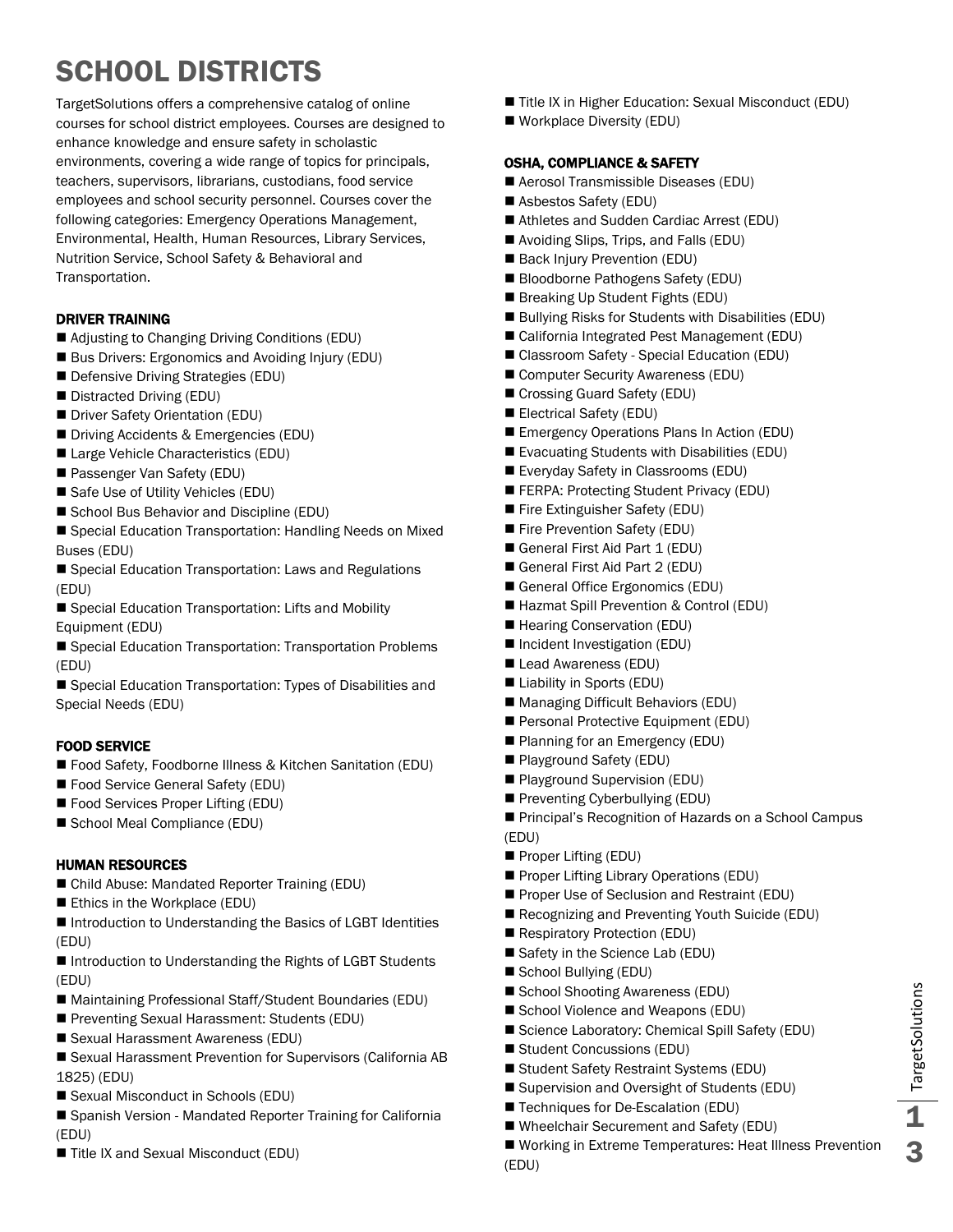Working in Extreme Temperatures: Working in Cold Climates (EDU)

Workplace Violence (EDU)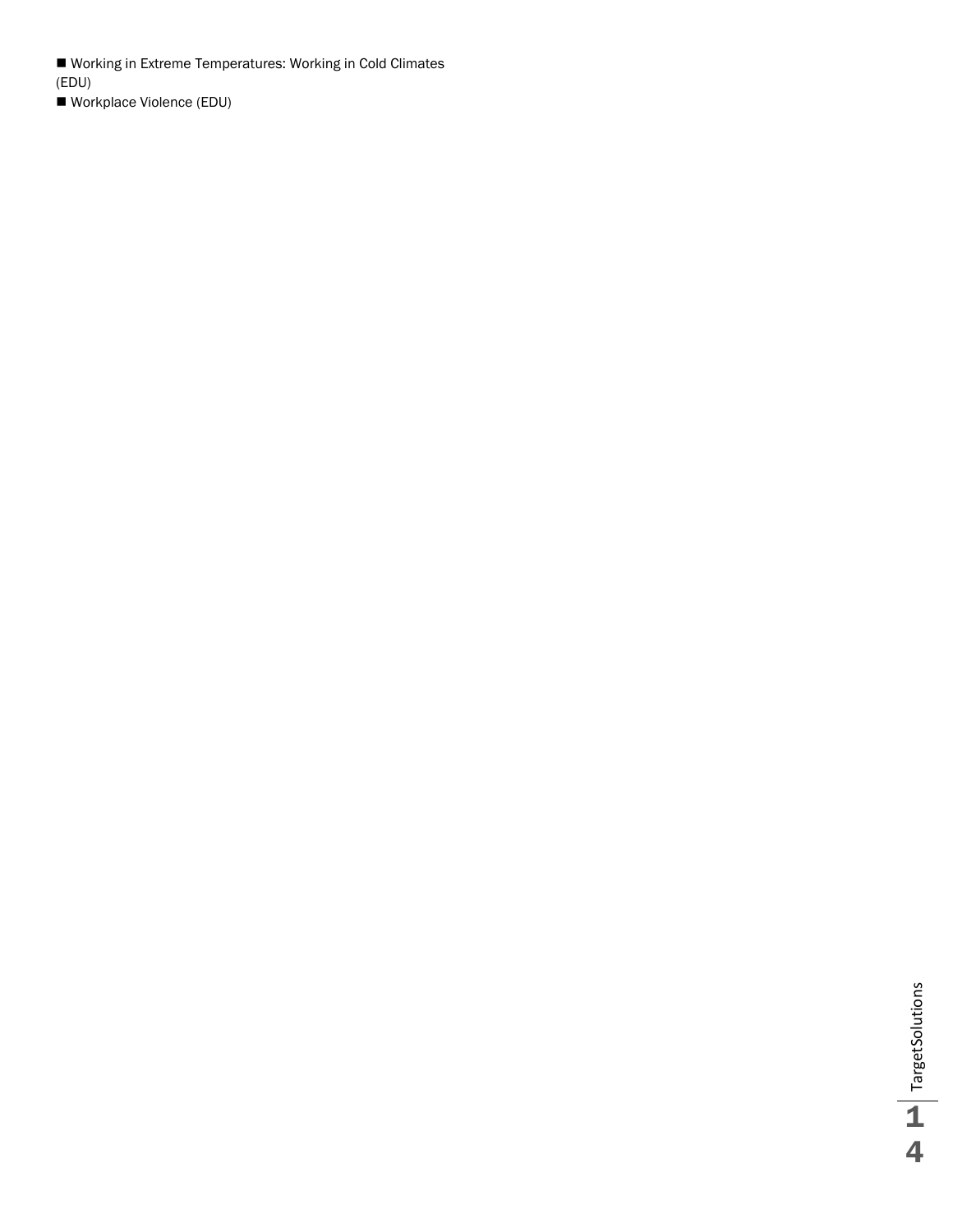### <span id="page-14-0"></span>SPANISH

TargetSolutions offers online training courses in Spanish. Courses cover the following categories: Driver Training, Environmental Awareness, General Safety, Human Resources and Occupational Health. If you would like more information about TargetSolutions' Spanish library, please contact us today.

### <span id="page-14-1"></span>DRIVER TRAINING

- Accidents & Emergencies
- Adjusting to Changing Conditions
- **Aggressive Driving**
- Dangers of Speeding
- Defensive Driving Strategies
- Distracted Driving
- **Driving Safety**
- Expressway and Highway Driving
- Impaired Driving
- Incident Investigation for Supervisors
- Intersection Safety
- Large Vehicle Characteristics
- Incident Investigation for Supervisors
- Safe Backing
- Seat Belt & Airbag Safety
- Securing Materials for Transportation
- Sharing the Road
- Vehicle Inspection and Maintenance
- Vehicle Safety and Security

### <span id="page-14-2"></span>OCCUPATIONAL HEALTH & SAFETY

- Advanced HAZWOPER Awareness (Modules 1-4)
- Asbestos Awareness
- Back Injury Prevention
- Bloodborne Pathogens Safety
- Combustible & Flammable Liquids
- Compressed Gas Safety
- Confined-Space Entry
- CPR Academic
- Diet & Nutrition
- Disaster Preparedness
- Driving Safety
- Electrical Safety
- Eye Safety
- Fall Protection
- Fall Protection
- Fire Extinguisher Safety
- Fire Prevention Safety
- Forklift Safety
- General Construction Safety
- General First Aid
- General Office Ergonomics
- Hand & Power Tool Safety
- Hazard Communication
- Hazmat Spill Prevention & Control
- Hazmat Transportation
- Health & Wellness
- Hearing Conservation
- Indoor Air Quality
- Industrial Ergonomics
- **Laboratory Safety**
- Ladder & Scaffolding Safety
- Laser Safetv
- Lead Awareness
- Lock-Out / Tag-Out
- Machine Guarding
- Materials Handling, Storage, Use, & Disposal
- Office Safety
- Personal Protective Equipment
- Radiation Safety
- Respiratory Protection
- Risk Assessment Analysis
- Slips, Trips, & Falls Prevention
- Trenching & Shoring
- Welding Safety
- Working in Extreme Temperatures
- Workplace Stress
- Workplace Violence

### <span id="page-14-3"></span>HUMAN RESOURCES

- Alcohol-Free Workplace
- Drug-Free Workplace
- General Office Ergonomics
- **Incident Investigation**
- Mandated Reporter Training for California (EDU)
- Sexual Harassment Awareness
- Workplace Diversity